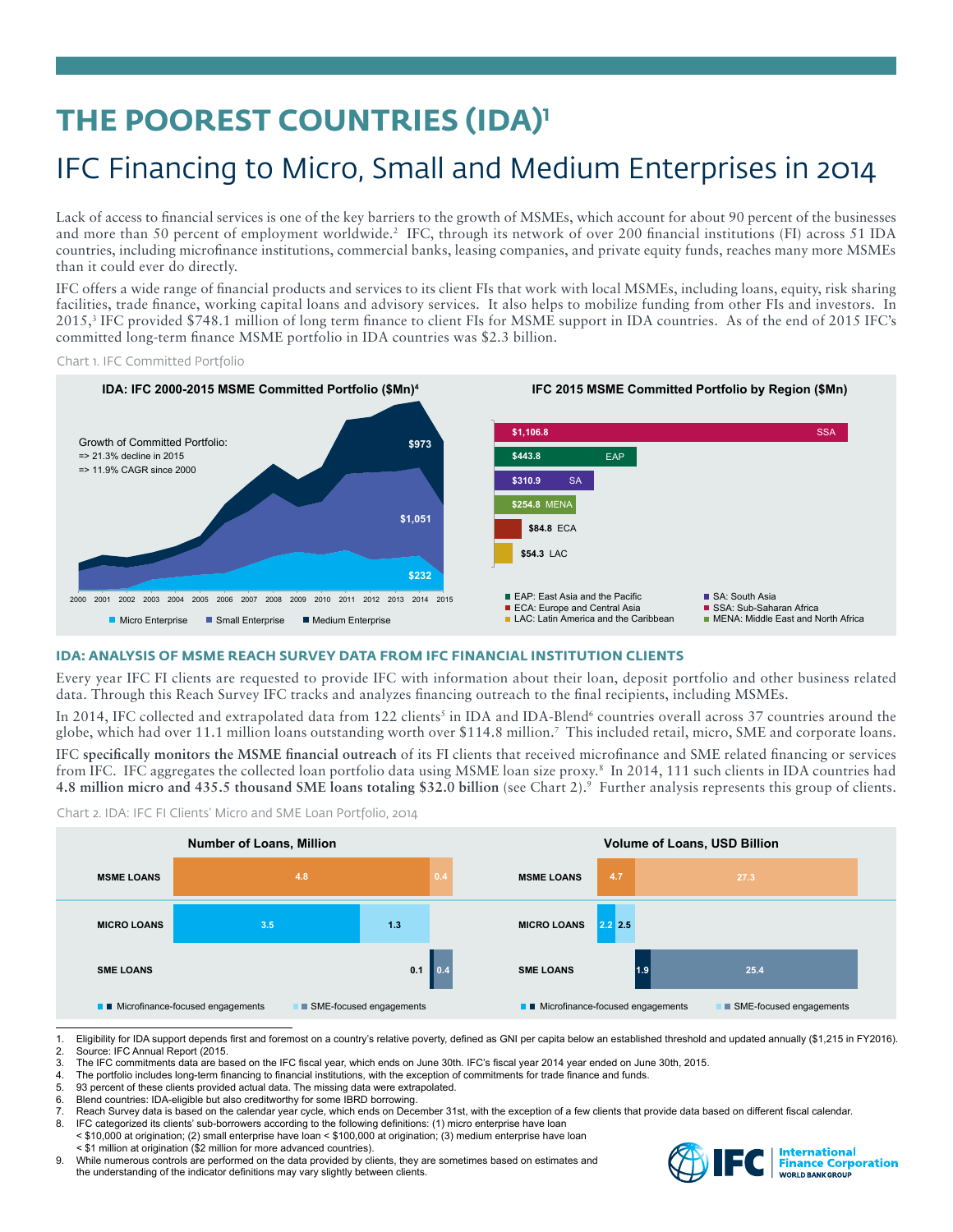

Chart 3. IDA: IFC FI Clients' Micro and SME Loan Portfolio by Region and Loan Size at Origination, 2014



#### **IDA: IFC CLIENTS' LOAN PORTFOLIO BY TYPE OF IFC ENGAGEMENT**

Depending on the type of engagement, IFC places its clients in two categories: FIs supported by IFC in the area of microfinance, and FIs supported by IFC in the area of SME financing.

# **MICROFINANCE FOCUSED ENGAGEMENTS**

In 2014, IFC was able to survey or extrapolate outreach data from 45 FI clients with microfinance-focused engagements in 24 IDA countries, 55.6 percent of these clients received advisory services from IFC.

# **SME FOCUSED ENGAGEMENTS**

In 2014, IFC was able to survey or extrapolate outreach data from 66 FI clients with SME-focused engagements in 29 IDA countries, 45.5 percent of these clients received advisory services from IFC.

Chart 4. IDA: IFC Clients' Loan Portfolio Composition by Micro, Small and Medium Loans, 2014



# Table 1. Microfinance Focused Engagements in IDA: Detailed Loan Portfolio Breakdown, 2014

|        | <b>Outstanding Loan</b><br><b>Portfolio</b> |           | Average<br><b>Loan Size</b> | Number of<br>Loans to<br>women <sup>10</sup> | <b>NPL</b><br>percent <sup>11</sup> |
|--------|---------------------------------------------|-----------|-----------------------------|----------------------------------------------|-------------------------------------|
| Loan   | <b>Number</b>                               | '000S     | \$                          | $\%$                                         | $\%$                                |
| Micro  | 3.472.636                                   | 2.160.163 | 622                         | 52.1%                                        | 1.4%                                |
| Small  | 69.650                                      | 1.283.756 | 18.432                      | 31.9%                                        | 1.6%                                |
| Medium | 6.232                                       | 655,114   | 105.121                     | 55.4%                                        | 1.5%                                |





Table 2. SME Focused Engagements in IDA: Detailed Loan Portfolio Breakdown, 2014

|        | <b>Outstanding Loan</b><br><b>Portfolio</b> |            | Average<br><b>Loan Size</b> | Number of<br>Loans to<br>women <sup>10</sup> | <b>NPL</b><br>percent <sup>11</sup> |
|--------|---------------------------------------------|------------|-----------------------------|----------------------------------------------|-------------------------------------|
| Loan   | <b>Number</b>                               | '000S      | S                           | l%                                           | $\mathcal{A}$                       |
| Micro  | 1.294.797                                   | 2.494.027  | 1.926                       | 19.2%                                        | 8.9%                                |
| Small  | 300.598                                     | 9.490.001  | 31.570                      | 16.1%                                        | 9.6%                                |
| Medium | 59.016                                      | 15.875.340 | 268.999                     | 15.0%                                        | 6.6%                                |

Notably, the portfolios of clients that had micro and SME-focused engagements with IFC were different in terms of loan performance and gender profile. The clients receiving microfinance focused financing and services, reported significant reach to women entrepreneurs (over 30 percent) and low NPL levels of micro, small and medium loans at approximately 1.5 percent. Clients with SME-focused engagements reported that about 15.0-19.2 percent of loans were issued to women entrepreneurs. The NPL level was at 6.6-9.6 percent among these clients (see Table 1 and Table 2).



<sup>10.</sup> Estimated percentage of outstanding loans to women in each loan size category. Data was reported by 27 clients with microfinance-focused engagements, and 20 clients with SME-focused engagements.

<sup>11.</sup> Nonperforming Loan (NPL) = > 90 days past due loans.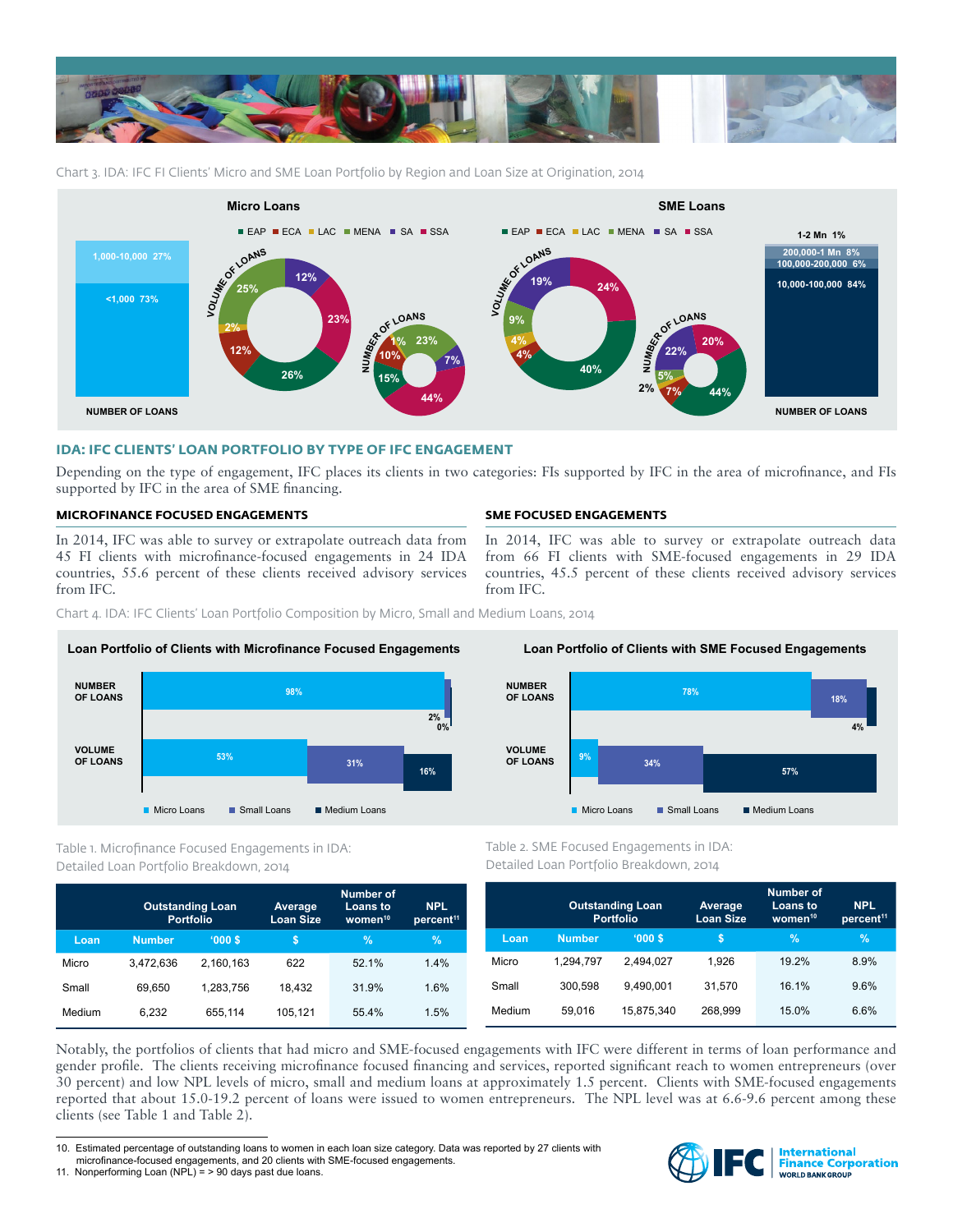

#### **IDA: MSME LOAN PORTFOLIO GROWTH AND DYNAMICS, 2004-2014**

Volume of micro and SME loan portfolios of clients in IDA countries grew consistently over time. During 2004-2014, their MSME loan portfolio grew by 29.5 percent by number, and by 37.5 percent by volume of loans on a compounded basis.

Three main factors influence MSME loan portfolio growth: changes in the MSME portfolio among existing IFC clients, entries of new clients, and exits of existing clients, when, for example, IFC loans get fully repaid. The dynamics of these factors determines the MSME Reach growth trends from year to year.

In 2014, MSME loan volume of 93 existing clients grew by 3.4 percent, while the number of such loans increased by 21.7 percent over the year.

In 2014, 17 new IFC clients in IDA countries contributed to the wider MSME outreach with 633.9 thousand loan portfolio totaling in \$3.9 billion. At the same time, 22 clients that exited IFC portfolio (repaid or sold), moved the overall MSME portfolio down. In 2013, these clients jointly held portfolio of 1.1 million MSME loans worth \$2.6 billion. As a result of these factors, the volume of MSME loans increased by 7.7 percent, the number of MSME loans increased by 7.9 percent in 2014 compared to 2013.



**VOLUME OF MSME LOANS, BILLIONS 2004 2005 2006 2007 2008 2009 2010 2011 2012 2013 2014** ■ Existing Clients ■ New Clients → Number of Clients Reported **35 30 25 20 15 10 5 – 29 59 51 79 102 <sup>115</sup> <sup>110</sup> 87 85 77 78**

Chart 6. IDA: IFC Clients' Micro and SME Loan Portfolio Growth (CAGR), 2004-201412



**CAGR: SME Loans from Clients with SME** 

<sup>12.</sup> Compounded annual growth rate (CAGR) in IDA countries is calculated based on the data from 18 reporting and repeated clients in the CY2004-CY2007 period, 37 reporting and repeated clients in the CY2008-CY2010 period, 10 reporting and



Chart 5. IDA: IFC Clients' MSME Loan Portfolio Dynamic. Contribution from Existing and New Clients 2004-2014